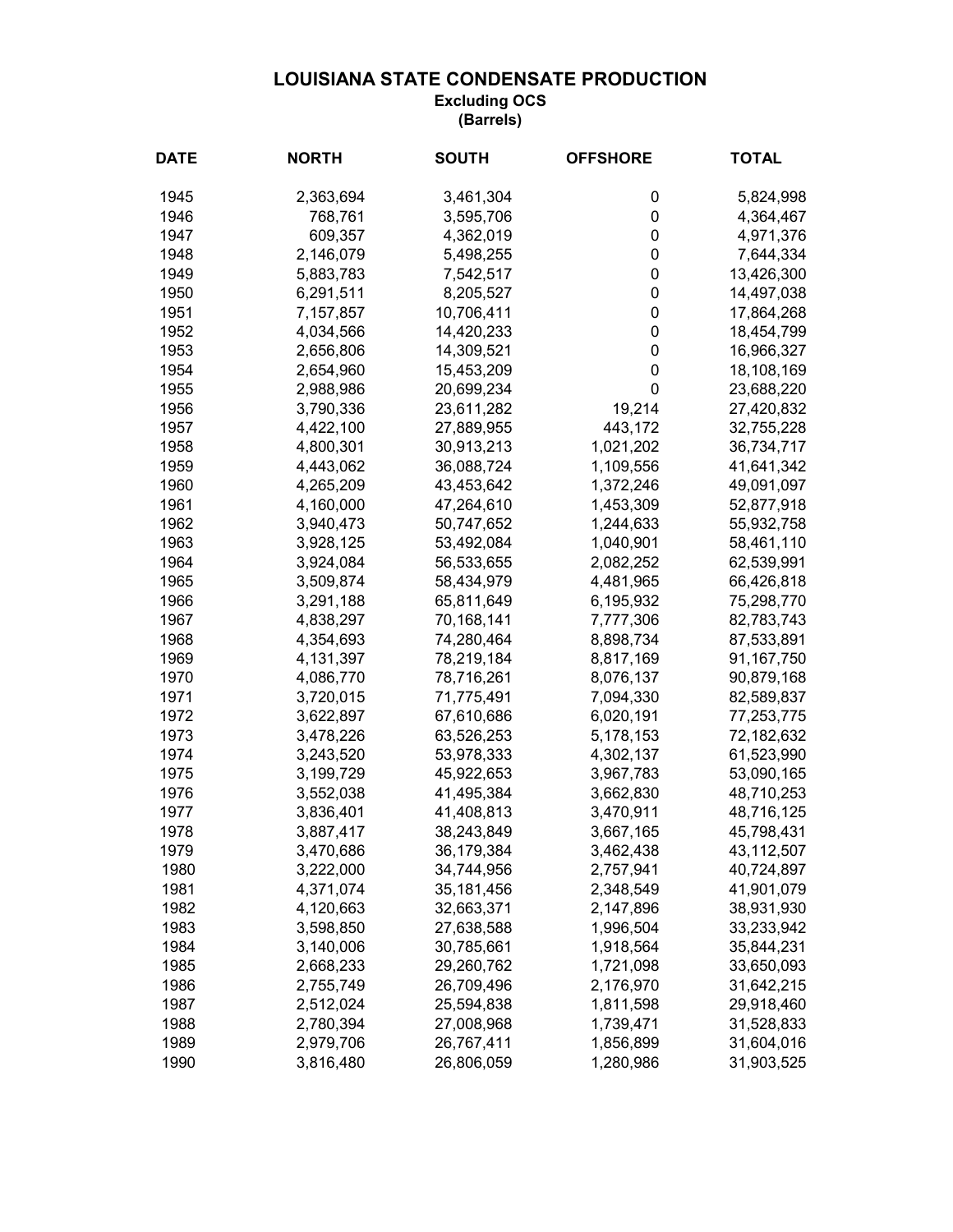| January    | 400,833   | 2,394,116  | 110,883   | 2,905,832  |
|------------|-----------|------------|-----------|------------|
| February   | 347,839   | 2,103,675  | 94,927    | 2,546,441  |
| March      | 368,834   | 2,277,269  | 107,541   | 2,753,644  |
| April      | 373,925   | 2,158,221  | 110,780   | 2,642,926  |
| May        | 392,847   | 2,164,618  | 107,773   | 2,665,238  |
| June       | 384,759   | 2,125,655  | 93,575    | 2,603,989  |
| July       | 377,964   | 2,061,982  | 85,527    | 2,525,473  |
| August     | 398,709   | 2,074,719  | 99,885    | 2,573,313  |
| September  | 378,276   | 1,991,798  | 99,921    | 2,469,995  |
| October    | 402,052   | 2,200,522  | 108,724   | 2,711,298  |
| November   | 374,617   | 2,216,616  | 108,817   | 2,700,050  |
| December   | 390,644   | 2,314,780  | 113,956   | 2,819,380  |
| 1991 Total | 4,008,686 | 26,222,372 | 1,685,239 | 31,917,579 |
|            |           |            |           |            |
| January    | 393,509   | 2,328,454  | 114,023   | 2,835,986  |
| February   | 329,594   | 2,072,647  | 97,624    | 2,499,865  |
| March      | 337,271   | 2,142,845  | 99,525    | 2,579,641  |
| April      | 335,346   | 2,087,262  | 90,141    | 2,512,749  |
| May        | 339,599   | 2,140,044  | 94,418    | 2,574,061  |
| June       | 310,873   | 2,108,521  | 90,373    | 2,509,767  |
| July       | 293,898   | 2,175,187  | 88,394    | 2,557,479  |
| August     | 286,953   | 2,008,194  | 70,906    | 2,366,053  |
| September  | 297,253   | 2,047,356  | 82,721    | 2,427,330  |
| October    | 327,330   | 2,233,441  | 103,400   | 2,664,171  |
| November   | 322,258   | 2,157,500  | 99,042    | 2,578,800  |
| December   | 359,581   | 2,215,373  | 99,732    | 2,674,686  |
| 1992 Total | 3,787,323 | 25,391,530 | 1,601,299 | 30,780,588 |
|            |           |            |           |            |
| January    | 373,734   | 2,182,817  | 90,064    | 2,646,615  |
| February   | 342,582   | 1,977,467  | 74,429    | 2,394,478  |
| March      | 355,130   | 2,170,060  | 101,441   | 2,626,631  |
| April      | 334,659   | 2,083,807  | 122,249   | 2,540,715  |
| May        | 328,890   | 2,166,766  | 115,314   | 2,610,970  |
| June       | 295,373   | 2,115,857  | 91,437    | 2,502,667  |
| July       | 294,894   | 2,159,869  | 100,211   | 2,554,974  |
| August     | 303,747   | 2,137,145  | 80,752    | 2,521,644  |
| September  | 298,081   | 2,095,893  | 90,653    | 2,484,627  |
| October    | 313,451   | 2,120,085  | 89,831    | 2,523,367  |
| November   | 329,614   | 2,090,726  | 95,225    | 2,515,565  |
| December   | 363,073   | 2,126,755  | 96,333    | 2,586,161  |
| 1993 Total | 3,647,049 | 25,232,030 | 1,629,026 | 30,508,414 |
|            |           |            |           |            |
| January    | 351,821   | 2,105,748  | 98,203    | 2,555,772  |
| February   | 302,040   | 1,902,896  | 81,445    | 2,286,381  |
| March      | 340,481   | 2,079,685  | 93,899    | 2,514,065  |
| April      | 322,461   | 1,948,905  | 94,694    | 2,366,060  |
| May        | 341,373   | 2,051,710  | 100,099   | 2,493,182  |
| June       | 335,445   | 1,967,684  | 95,932    | 2,399,061  |
| July       | 334,163   | 1,952,563  | 106,042   | 2,392,768  |
| August     | 328,842   | 1,992,535  | 99,990    | 2,421,367  |
| September  | 304,620   | 1,933,940  | 92,077    | 2,330,637  |
| October    | 321,087   | 1,984,437  | 107,353   | 2,412,877  |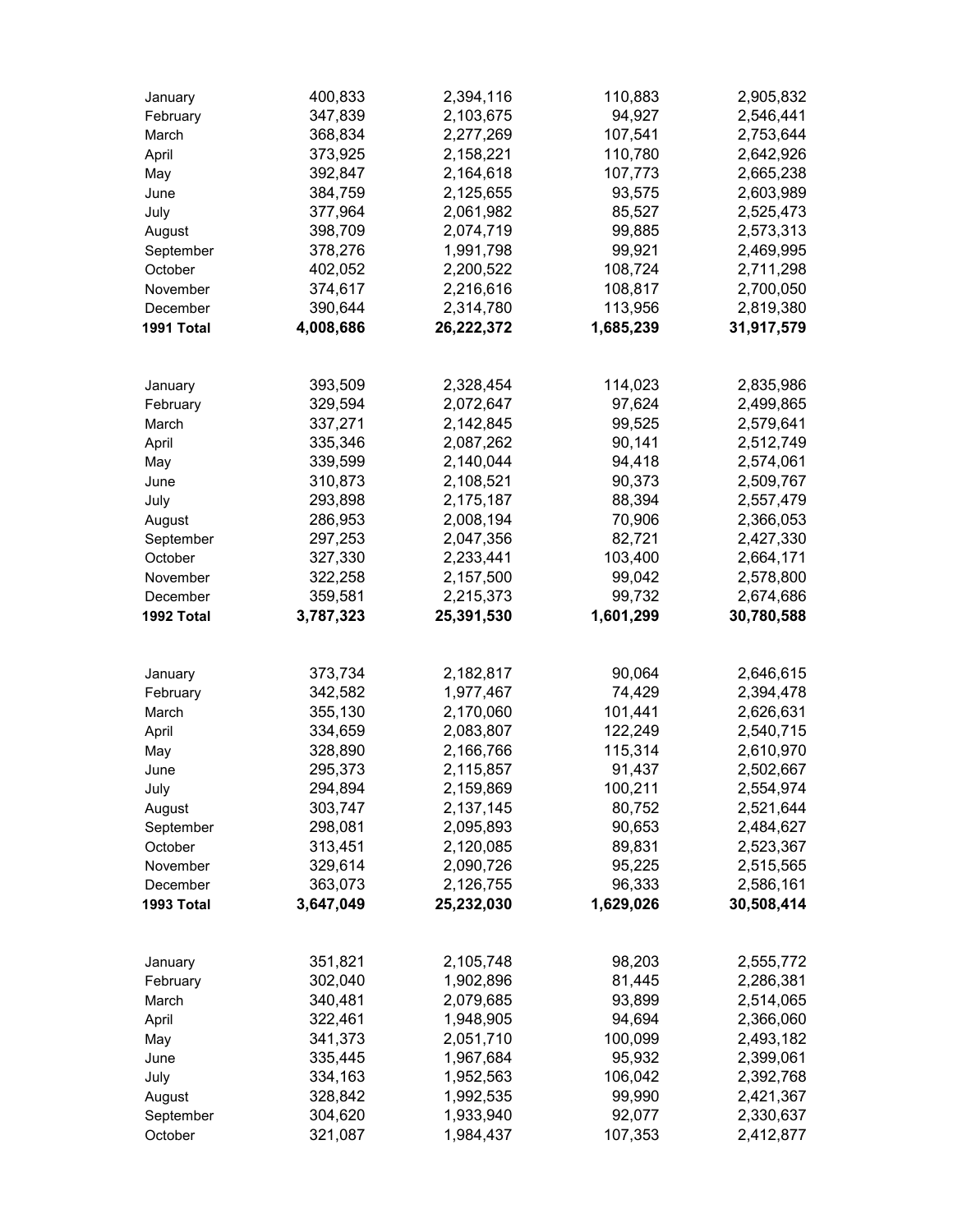| November   | 320,977   | 1,919,522  | 101,602   | 2,342,101  |
|------------|-----------|------------|-----------|------------|
| December   | 346,588   | 2,004,808  | 105,105   | 2,456,501  |
| 1994 Total | 3,726,244 | 23,747,186 | 1,497,058 | 28,970,772 |
|            |           |            |           |            |
| January    | 351,309   | 1,945,476  | 107,640   | 2,404,425  |
| February   | 315,634   | 1,705,296  | 95,796    | 2,116,726  |
| March      | 334,160   | 1,903,148  | 152,020   | 2,389,328  |
| April      | 326,816   | 1,821,798  | 164,325   | 2,312,939  |
| May        | 329,120   | 1,896,304  | 124,234   | 2,349,658  |
| June       | 318,781   | 1,872,766  | 93,427    | 2,284,974  |
| July       | 358,706   | 1,930,989  | 163,616   | 2,453,311  |
| August     | 389,208   | 1,925,082  | 160,058   | 2,474,348  |
| September  | 362,940   | 1,919,147  | 156,063   | 2,438,150  |
| October    | 415,483   | 1,947,830  | 182,756   | 2,546,069  |
| November   | 417,273   | 1,937,592  | 169,599   | 2,524,464  |
| December   | 428,708   | 1,994,740  | 249,509   | 2,672,957  |
| 1995 Total | 3,927,365 | 22,863,248 | 2,177,307 | 28,967,349 |
|            |           |            |           |            |
| January    | 418,658   | 2,084,402  | 226,248   | 2,729,308  |
| February   | 393,324   | 1,902,529  | 178,318   | 2,474,171  |
| March      | 485,305   | 2,113,222  | 218,940   | 2,817,467  |
| April      | 458,013   | 2,131,161  | 191,753   | 2,780,927  |
| May        | 461,225   | 2,302,898  | 192,884   | 2,957,007  |
| June       | 456,610   | 2,210,300  | 220,239   | 2,887,149  |
| July       | 452,639   | 2,251,151  | 203,527   | 2,907,317  |
| August     | 500,664   | 2,281,982  | 207,134   | 2,989,780  |
| September  | 468,559   | 2,177,909  | 168,969   | 2,815,437  |
| October    | 491,563   | 2,240,031  | 179,162   | 2,910,756  |
| November   | 455,728   | 2,171,200  | 173,728   | 2,800,656  |
| December   | 459,264   | 2,213,701  | 228,073   | 2,901,038  |
| 1996 Total | 5,162,593 | 26,495,266 | 2,313,383 | 33,971,013 |
|            |           |            |           |            |
| January    | 440,587   | 2,182,338  | 271,426   | 2,894,351  |
| February   | 411,614   | 1,952,507  | 224,006   | 2,588,127  |
| March      | 432,499   | 2,170,462  | 234,333   | 2,837,294  |
| April      | 422,256   | 2,078,739  | 207,772   | 2,708,767  |
| May        | 368,796   | 2,112,426  | 227,276   | 2,708,498  |
| June       | 341,952   | 1,902,458  | 192,863   | 2,437,273  |
| July       | 346,222   | 1,947,382  | 203,903   | 2,497,507  |
| August     | 337,667   | 1,930,122  | 199,684   | 2,467,473  |
| September  | 329,967   | 1,896,862  | 202,264   | 2,429,093  |
| October    | 357,195   | 2,039,937  | 179,112   | 2,576,244  |
| November   | 378,613   | 2,007,434  | 177,563   | 2,563,610  |
| December   | 407,242   | 2,094,496  | 172,788   | 2,674,526  |
| 1997 Total | 4,397,384 | 24,247,395 | 2,737,982 | 31,382,763 |
|            |           |            |           |            |
| January    | 389,150   | 2,101,659  | 170,498   | 2,661,307  |
| February   | 345,603   | 1,908,155  | 156,969   | 2,410,727  |
| March      | 378,074   | 2,129,639  | 161,100   | 2,668,813  |
| April      | 357,554   | 2,046,780  | 152,965   | 2,557,299  |
| May        | 352,097   | 2,143,834  | 148,495   | 2,644,426  |
| June       | 316,165   | 2,099,339  | 122,501   | 2,538,005  |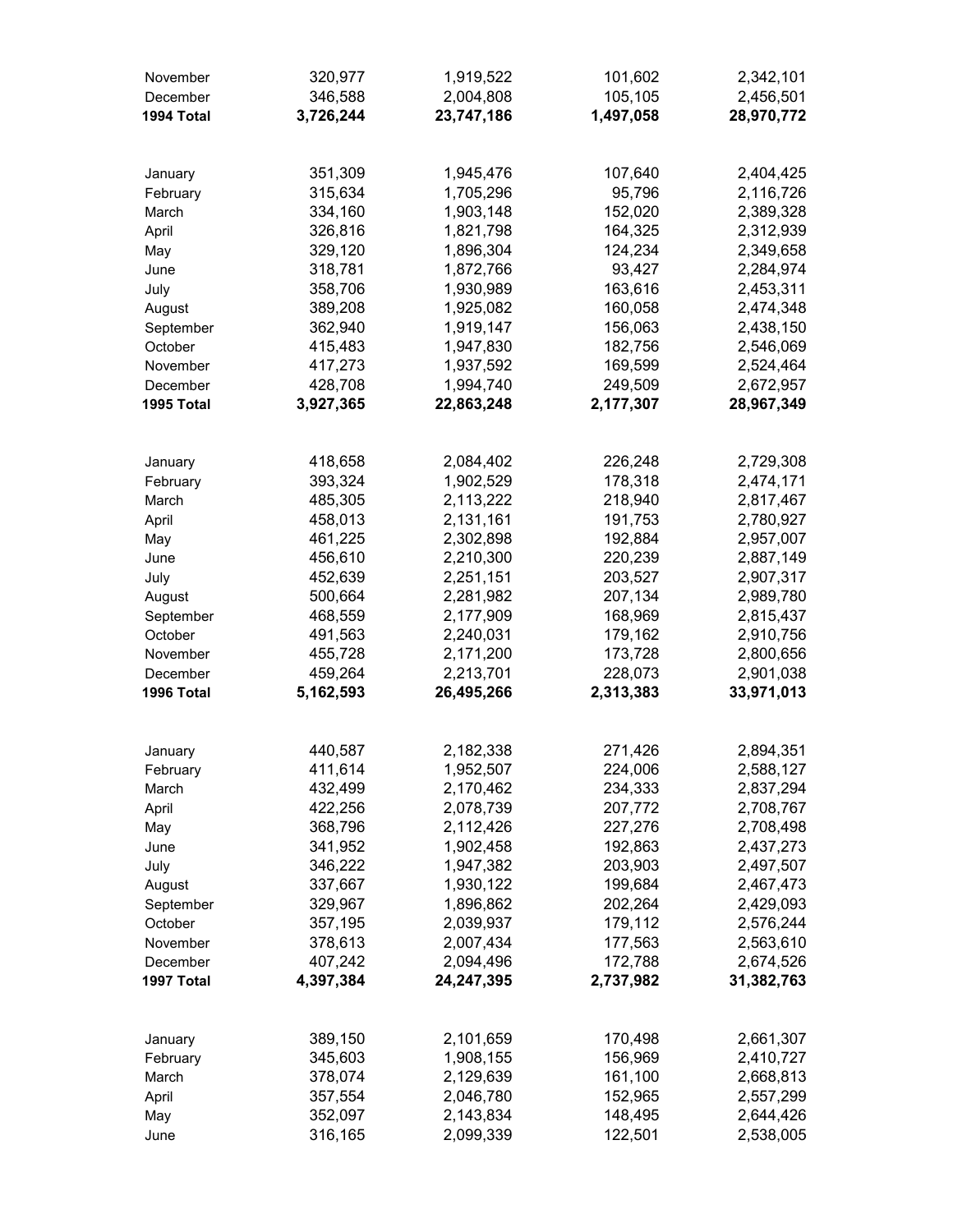| July                 | 302,770            | 2,220,558              | 142,389            | 2,665,717              |
|----------------------|--------------------|------------------------|--------------------|------------------------|
| August               | 296,392            | 2,236,565              | 127,140            | 2,660,097              |
| September            | 292,346            | 2,000,470              | 89,003             | 2,381,819              |
| October              | 294,809            | 2,128,652              | 106,100            | 2,529,561              |
| November             | 324,683            | 2,076,989              | 107,711            | 2,509,383              |
| December             | 335,052            | 2,101,959              | 96,003             | 2,533,014              |
| 1998 Total           | 3,962,756          | 24,405,878             | 2,400,173          | 30,760,168             |
|                      |                    |                        |                    |                        |
| January              | 348,585            | 2,137,940              | 97,852             | 2,584,377              |
| February             | 304,768            | 1,938,246              | 86,034             | 2,329,048              |
| March                | 335,376            | 2,160,171              | 105,735            | 2,601,282              |
|                      | 309,654            | 2,029,569              | 118,768            | 2,457,991              |
| April                | 307,685            | 1,977,672              | 120,214            | 2,405,571              |
| May<br>June          | 282,187            | 1,967,110              | 116,623            | 2,365,920              |
|                      |                    | 2,117,785              | 103,583            |                        |
| July                 | 289,810            |                        |                    | 2,511,178              |
| August               | 283,251            | 2,080,978              | 121,555            | 2,485,784              |
| September            | 291,777            | 2,053,107              | 131,274            | 2,476,158              |
| October              | 298,364            | 2,135,636              | 110,108            | 2,544,108              |
| November             | 307,578            | 2,027,909              | 116,332            | 2,451,819              |
| December             | 327,739            | 2,142,127              | 115,361            | 2,585,227              |
| 1999 Total           | 3,555,355          | 24,032,940             | 2,233,271          | 29,798,463             |
|                      | 307,672            | 2,158,244              | 130,204            | 2,596,120              |
| January              |                    |                        |                    |                        |
| February             | 303,140            | 2,050,535              | 115,457            | 2,469,132              |
| March                | 300,535            | 2,181,539              | 135,194            | 2,617,268              |
| April                | 292,793<br>286,912 | 2,133,995<br>2,154,929 | 130,779<br>131,352 | 2,557,567              |
| May                  | 274,223            | 2,030,598              | 101,668            | 2,573,193              |
| June                 | 271,428            | 2,093,037              | 106,311            | 2,406,489              |
| July                 | 261,004            | 2,203,349              | 119,423            | 2,470,776<br>2,583,776 |
| August               | 256,006            | 2,242,125              | 105,785            | 2,603,916              |
| September<br>October | 276,584            | 2,303,595              | 123,186            | 2,703,365              |
| November             | 281,907            | 2,285,633              | 118,914            | 2,686,454              |
| December             | 304,951            | 2,509,426              | 111,155            | 2,925,532              |
| 2000 Total           | 3,417,173          | 26,347,208             | 1,429,439          | 31,193,588             |
|                      |                    |                        |                    |                        |
| January              | 315,327            | 2,475,634              | 158,142            | 2,949,103              |
| February             | 282,705            | 2,240,603              | 131,138            | 2,654,446              |
| March                | 320,680            | 2,502,183              | 156,675            | 2,979,538              |
| April                | 294,649            | 2,375,655              | 146,922            | 2,817,226              |
| May                  | 291,954            | 2,490,800              | 156,156            | 2,938,910              |
| June                 | 270,872            | 2,375,168              | 154,846            | 2,800,886              |
| July                 | 272,259            | 2,417,767              | 175,047            | 2,865,073              |
| August               | 276,527            | 2,273,779              | 177,787            | 2,728,093              |
| September            | 260,799            | 2,240,082              | 188,659            | 2,689,540              |
| October              | 283,920            | 2,325,868              | 181,992            | 2,791,780              |
| November             | 278,384            | 2,309,153              | 171,020            | 2,758,557              |
| December             | 291,362            | 2,395,356              | 172,090            | 2,858,808              |
| 2001 Total           | 3,352,988          | 28,003,761             | 1,933,594          | 33,831,960             |
|                      |                    |                        |                    |                        |
| January              | 302,339            | 2,286,674              | 159,904            | 2,748,917              |
| February             | 261,192            | 2,311,571              | 141,764            | 2,714,527              |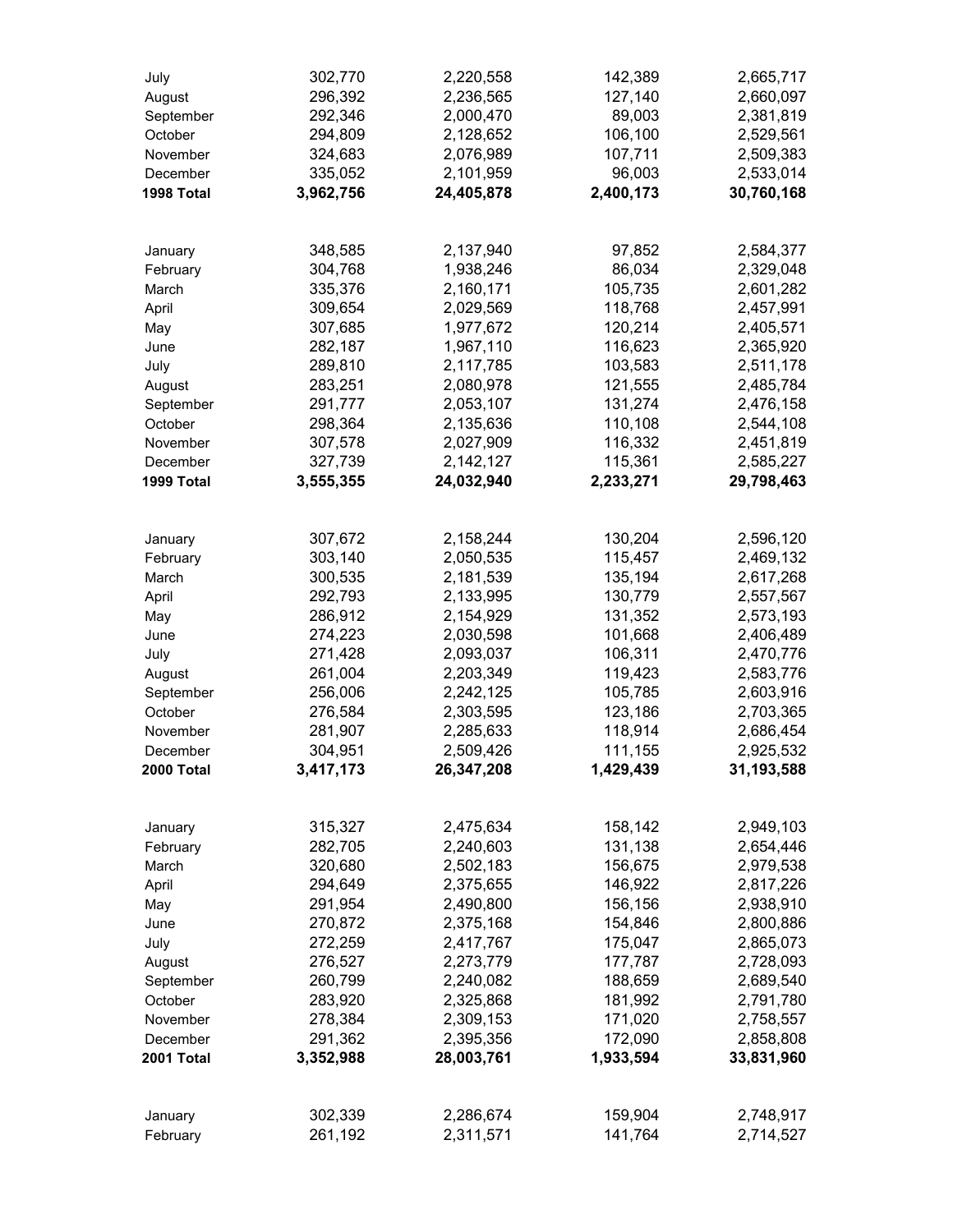| March      | 269,245   | 2,548,588  | 152,154   | 2,969,987  |
|------------|-----------|------------|-----------|------------|
| April      | 251,979   | 2,474,625  | 152,707   | 2,879,311  |
| May        | 243,600   | 2,521,626  | 180,372   | 2,945,598  |
| June       | 233,356   | 2,404,252  | 142,317   | 2,779,925  |
| July       | 237,092   | 2,389,073  | 148,574   | 2,774,739  |
| August     | 228,698   | 2,485,614  | 159,047   | 2,873,359  |
| September  | 222,472   | 2,226,497  | 132,682   | 2,581,651  |
| October    | 218,793   | 2,087,422  | 128,900   | 2,435,115  |
| November   | 256,986   | 2,327,524  | 146,736   | 2,731,246  |
| December   | 265,755   | 2,308,638  | 164,271   | 2,738,664  |
| 2002 Total | 2,926,737 | 27,980,334 | 1,761,536 | 33,173,039 |
|            |           |            |           |            |
| January    | 280,569   | 2,242,057  | 157,379   | 2,680,005  |
| February   | 245,739   | 2,095,832  | 144,466   | 2,486,037  |
| March      | 268,661   | 2,352,952  | 170,525   | 2,792,138  |
| April      | 249,594   | 2,332,747  | 163,571   | 2,745,912  |
| May        | 232,921   | 2,331,929  | 155,504   | 2,720,354  |
| June       | 215,010   | 2,205,822  | 164,051   | 2,584,883  |
| July       | 223,632   | 2,135,123  | 145,513   | 2,504,268  |
| August     | 219,548   | 2,209,292  | 138,997   | 2,567,837  |
| September  | 213,032   | 2,126,012  | 143,408   | 2,482,452  |
| October    | 230,406   | 2,100,657  | 176,913   | 2,507,976  |
| November   | 225,034   | 2,001,963  | 158,305   | 2,385,302  |
| December   | 265,278   | 2,037,352  | 176,890   | 2,479,520  |
| 2003 Total | 2,789,398 | 25,616,633 | 1,850,882 | 30,936,684 |
| January    | 262,126   | 1,881,367  | 190,701   | 2,334,194  |
| February   | 268,841   | 1,813,145  | 159,854   | 2,241,840  |
| March      | 256,736   | 2,015,781  | 149,263   | 2,421,780  |
| April      | 243,450   | 1,931,267  | 152,525   | 2,327,242  |
| May        | 244,636   | 1,985,106  | 154,173   | 2,383,915  |
| June       | 232,139   | 1,847,438  | 164,440   | 2,244,017  |
| July       | 237,437   | 1,842,666  | 173,543   | 2,253,646  |
| August     | 232,573   | 1,810,491  | 150,390   | 2,193,454  |
| September  | 231,314   | 1,595,549  | 100,658   | 1,927,521  |
| October    | 246,315   | 1,741,205  | 113,447   | 2,100,967  |
| November   | 254,441   | 1,757,803  | 107,739   | 2,119,983  |
| December   | 288,737   | 1,759,521  | 92,737    | 2,140,995  |
| 2004 Total | 2,926,460 | 21,468,353 | 1,684,363 | 26,689,554 |
|            |           |            |           |            |
| January    | 312,737   | 1,734,775  | 108,656   | 2,156,168  |
| February   | 269,030   | 1,618,713  | 115,022   | 2,002,765  |
| March      | 289,060   | 1,906,812  | 144,928   | 2,340,800  |
| April      | 263,090   | 1,921,252  | 131,913   | 2,316,255  |
| May        | 262,800   | 1,963,704  | 130,611   | 2,357,115  |
| June       | 250,836   | 1,869,028  | 119,127   | 2,238,991  |
| July       | 270,879   | 1,802,877  | 113,838   | 2,187,594  |
| August     | 275,077   | 1,730,463  | 107,255   | 2,112,795  |
| September  | 258,272   | 1,188,263  | 35,004    | 1,481,539  |
| October    | 284,994   | 1,402,795  | 19,081    | 1,706,870  |
| November   | 279,904   | 1,581,867  | 66,428    | 1,928,199  |
| December   | 306,767   | 1,644,900  | 103,550   | 2,055,217  |
| 2005 Total | 3,323,446 | 20,365,449 | 1,195,413 | 24,884,308 |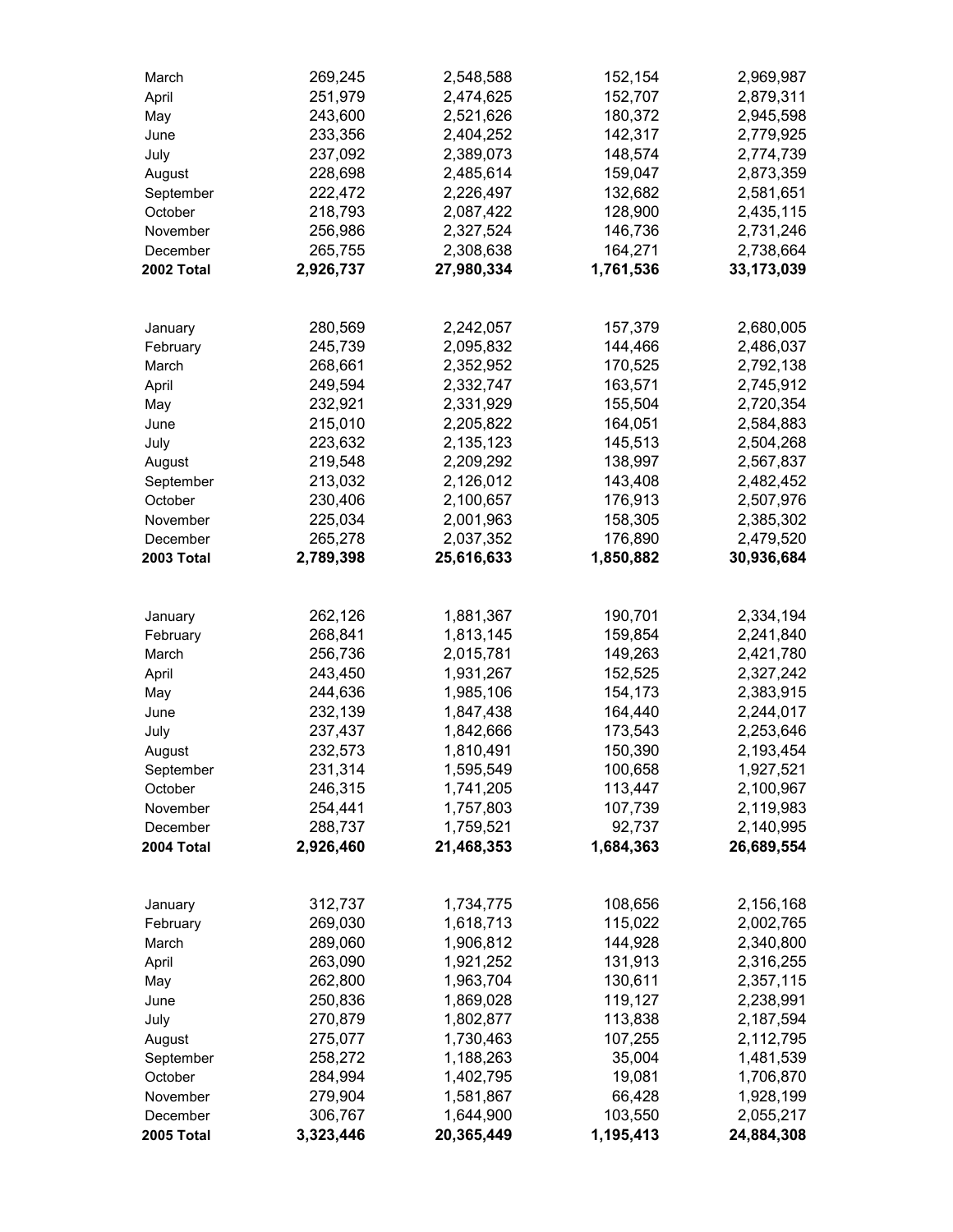| January    | 303,376   | 1,645,652  | 141,381   | 2,090,409    |
|------------|-----------|------------|-----------|--------------|
| February   | 266,298   | 1,486,846  | 150,145   | 1,903,289    |
| March      | 308,991   | 1,640,869  | 151,646   | 2,101,506    |
| April      | 287,094   | 1,517,639  | 163,931   | 1,968,664    |
| May        | 296,643   | 1,609,419  | 191,180   | 2,097,242    |
| June       | 293,533   | 1,574,167  | 199,527   | 2,067,227    |
| July       | 301,978   | 1,571,797  | 191,482   | 2,065,257    |
| August     | 311,058   | 1,532,707  | 205,319   | 2,049,084    |
| September  | 308,660   | 1,479,445  | 170,872   | 1,958,977    |
| October    | 333,474   | 1,591,328  | 158,267   | 2,083,069    |
| November   | 368,122   | 1,531,616  | 174,876   | 2,074,614    |
| December   | 394,188   | 1,554,057  | 179,477   | 2,127,722    |
| 2006 Total | 3,773,415 | 18,735,542 | 2,078,103 | 24,587,060   |
|            |           |            |           |              |
| January    | 397,488   | 1,529,071  | 178,401   | 2,104,960    |
| February   | 372,417   | 1,349,117  | 183,508   | 1,905,042    |
| March      | 381,455   | 1,552,537  | 209,233   | 2,143,225    |
| April      | 342,659   | 1,516,541  | 169,942   | 2,029,142    |
| May        | 356,857   | 1,572,332  | 205,248   | 2,134,437    |
| June       | 343,013   | 1,563,663  | 187,877   | 2,094,553    |
| July       | 336,331   | 1,607,115  | 184,551   | 2,127,997    |
| August     | 343,206   | 1,540,898  | 134,415   | 2,018,519    |
| September  | 335,529   | 1,476,710  | 133,062   | 1,945,301    |
| October    | 364,482   | 1,516,907  | 152,444   | 2,033,833    |
| November   | 367,305   | 1,508,586  | 180,169   | 2,056,060    |
| December   | 395,131   | 1,566,109  | 195,878   | 2,157,118    |
| 2007 Total | 4,335,873 | 18,299,586 | 2,114,728 | 24,750,187   |
|            |           |            |           |              |
| January    | 430,170   | 1,522,525  | 188,158   | 2,140,853    |
| February   | 430,104   | 1,441,518  | 146,663   | 2,018,285    |
| March      | 450,868   | 1,556,215  | 175,481   | 2,182,564    |
| April      | 438,969   | 1,531,702  | 168,199   | 2,138,870    |
| May        | 424,168   | 1,598,233  | 218,151   | 2,240,552    |
| June       | 419,559   | 1,529,686  | 197,341   | 2,146,586    |
| July       | 437,897   | 1,560,128  | 238,289   | 2,236,314    |
| August     | 419,446   | 1,435,878  | 232,869   | 2,088,193    |
| September  | 389,244   | 711,491    | 58,561    | 1,159,296    |
| October    | 415,531   | 1,296,225  | 168,642   | 1,880,398    |
| November   | 414,179   | 1,357,974  | 187,006   | 1,959,159    |
| December   | 437,272   | 1,356,386  | 178,357   | 1,972,015    |
| 2008 Total | 5,107,407 | 16,897,961 | 2,157,717 | 24, 163, 085 |
| January    | 441,782   | 1,325,527  | 167,125   | 1,934,435    |
| February   | 398,488   | 1,220,561  | 152,249   | 1,771,298    |
| March      | 417,092   | 1,347,610  | 164,350   | 1,929,052    |
| April      | 377,476   | 1,316,929  | 162,921   | 1,857,326    |
| May        | 368,924   | 1,312,040  | 186,623   | 1,867,586    |
| June       | 328,347   | 1,266,460  | 180,688   | 1,775,495    |
| July       | 324,110   | 1,273,080  | 191,575   | 1,788,765    |
| August     | 328,598   | 1,237,725  | 188,139   | 1,754,462    |
| September  | 320,950   | 1,179,783  | 154,197   | 1,654,930    |
| October    | 314,194   | 1,210,270  | 191,271   | 1,715,736    |
| November   | 305,402   | 1,122,878  | 190,567   | 1,618,846    |
|            |           |            |           |              |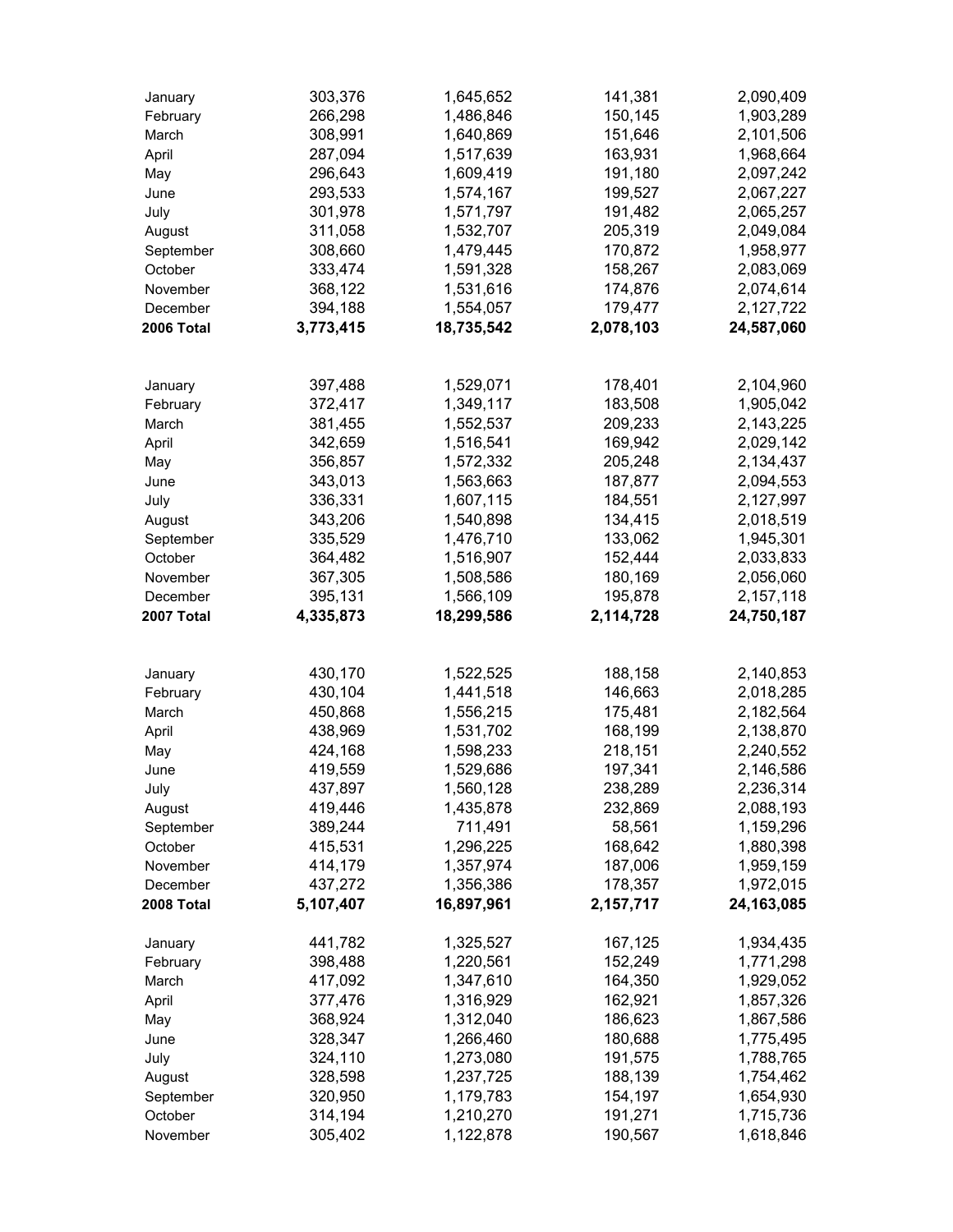| December<br>2009 Total | 329,180<br>4,254,544 | 1,191,331<br>15,004,194 | 202,191<br>2,131,896 | 1,722,702<br>21,390,634 |
|------------------------|----------------------|-------------------------|----------------------|-------------------------|
| January                | 326,612              | 1,144,406               | 185,331              | 1,656,348               |
| February               | 295,877              | 1,074,648               | 165,688              | 1,536,213               |
| March                  | 314,644              | 1,163,429               | 122,807              | 1,600,880               |
| April                  | 283,242              | 1,113,448               | 147,401              | 1,544,091               |
| May                    | 272,867              | 1,110,693               | 192,995              | 1,576,555               |
| June                   | 259,263              | 1,075,245               | 167,010              | 1,501,519               |
| July                   | 252,310              | 1,111,621               | 159,257              | 1,523,188               |
| August                 | 254,849              | 1,077,909               | 181,794              | 1,514,552               |
| September              | 232,514              | 1,082,637               | 166,360              | 1,481,512               |
| October                | 249,197              | 1,098,601               | 148,836              | 1,496,633               |
| November               | 262,776              | 1,046,663               | 124,318              | 1,433,758               |
| December               | 265,239              | 1,140,803               | 149,255              | 1,555,297               |
| 2010 Total             | 3,269,391            | 13,240,103              | 1,911,052            | 18,420,546              |
| January                | 292,761              | 1,122,942               | 139,588              | 1,555,291               |
| February               | 270,974              | 997,283                 | 105,420              | 1,373,678               |
| March                  | 293,374              | 1,133,254               | 130,754              | 1,557,382               |
| April                  | 266,494              | 1,048,857               | 122,156              | 1,437,507               |
| May                    | 272,103              | 1,060,500               | 122,406              | 1,455,009               |
| June                   | 254,337              | 995,732                 | 103,986              | 1,354,055               |
| July                   | 258,346              | 1,047,258               | 110,304              | 1,415,909               |
| August                 | 244,273              | 1,042,343               | 125,540              | 1,412,156               |
| September              | 235,922              | 991,134                 | 95,553               | 1,322,609               |
| October                | 246,135              | 1,078,660               | 114,082              | 1,438,877               |
| November               | 244,417              | 1,042,699               | 135,094              | 1,422,210               |
| December               | 269,071              | 1,040,426               | 147,273              | 1,456,770               |
| 2011 Total             | 3,148,207            | 12,601,089              | 1,452,156            | 17,201,452              |
| January                | 254,450              | 1,057,481               | 136,153              | 1,448,084               |
| February               | 232,852              | 950,325                 | 125,766              | 1,308,943               |
| March                  | 230,295              | 1,017,041               | 147,405              | 1,394,741               |
| April                  | 230,238              | 1,004,576               | 144,383              | 1,379,197               |
| May                    | 237,068              | 1,004,677               | 145,642              | 1,387,387               |
| June                   | 215,048              | 962,852                 | 121,921              | 1,299,821               |
| July                   | 220,978              | 967,063                 | 126,222              | 1,314,263               |
| August                 | 227,092              | 879,296                 | 86,512               | 1,192,900               |
| September              | 214,789              | 891,946                 | 138,403              | 1,245,138               |
| October                | 239,502              | 1,041,050               | 146,943              | 1,427,495               |
| November               | 243,128              | 1,030,450               | 114,434              | 1,388,012               |
| December<br>2012 Total | 252,436<br>2,797,876 | 1,071,834<br>11,878,591 | 126,038<br>1,559,822 | 1,450,308<br>16,236,289 |
| January                | 275,352              | 995,654                 | 134,612              | 1,405,618               |
| February               | 265,117              | 927,410                 | 103,765              | 1,296,292               |
| March                  | 287,393              | 1,002,962               | 108,960              | 1,399,315               |
| April                  | 279,273              | 936,975                 | 100,284              | 1,316,532               |
| May                    | 266,171              | 993,223                 | 105,016              | 1,364,410               |
| June                   | 267,024              | 956,629                 | 96,283               | 1,319,936               |
| July                   | 267,928              | 967,660                 | 116,923              | 1,352,511               |
| August                 | 261,901              | 965,775                 | 102,769              | 1,330,445               |
| September              | 229,835              | 904,176                 | 86,148               | 1,220,159               |
| October                | 261,305              | 916,316                 | 68,167               | 1,245,788               |
| November               | 266,245              | 888,770                 | 77,787               | 1,232,802               |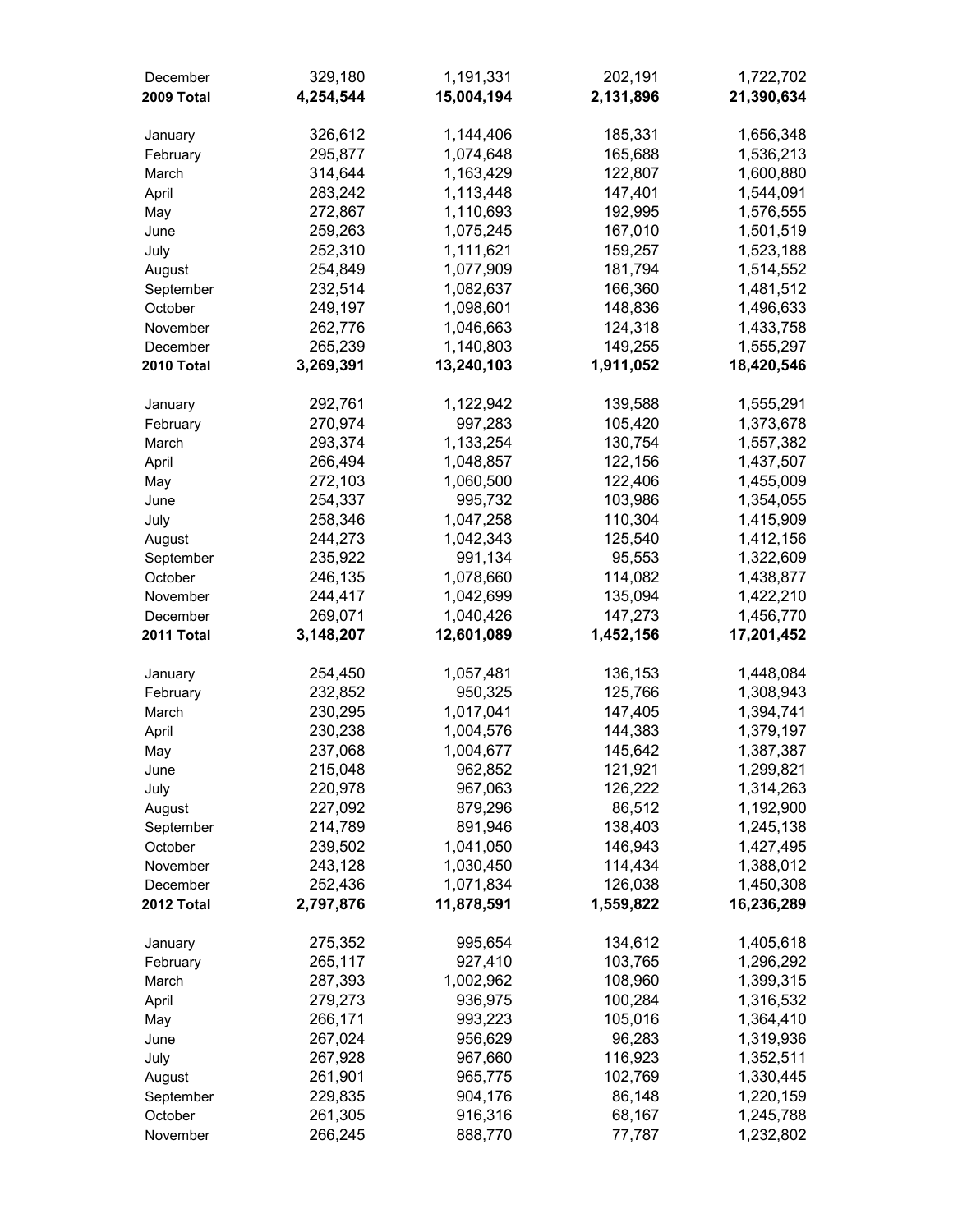| December   | 275,479   | 900,858    | 86,096    | 1,262,433    |
|------------|-----------|------------|-----------|--------------|
| 2013 Total | 3,203,023 | 11,356,408 | 1,186,810 | 15,746,241   |
| January    | 278,651   | 841,151    | 78,498    | 1,198,300    |
| February   | 259,447   | 799,532    | 71,277    | 1,130,256    |
| March      | 274,273   | 912,340    | 75,237    | 1,261,850    |
| April      | 253,946   | 897,899    | 66,206    | 1,218,051    |
| May        | 287,088   | 892,512    | 73,956    | 1,253,556    |
| June       | 270,821   | 858,186    | 73,328    | 1,202,335    |
| July       | 301,490   | 815,056    | 49,939    | 1,166,485    |
| August     | 298,410   | 783,418    | 46,974    | 1,128,802    |
| September  | 248,906   | 808,545    | 55,013    | 1,112,464    |
| October    | 313,264   | 809,035    | 67,716    | 1,190,015    |
| November   | 319,737   | 753,853    | 64,480    | 1,138,070    |
| December   | 271,268   | 818,124    | 64,547    | 1,153,939    |
| 2014 Total | 3,377,301 | 9,989,651  | 787,171   | 14, 154, 123 |
| January    | 313,067   | 807,029    | 63,015    | 1,183,111    |
| February   | 264,134   | 717,404    | 54,323    | 1,035,861    |
| March      | 261,970   | 768,148    | 61,422    | 1,091,540    |
| April      | 230,801   | 738,317    | 50,907    | 1,020,025    |
| May        | 262,728   | 745,166    | 54,637    | 1,062,531    |
| June       | 220,520   | 735,866    | 50,807    | 1,007,193    |
| July       | 203,154   | 781,707    | 53,263    | 1,038,124    |
| August     | 257,268   | 772,075    | 40,900    | 1,070,243    |
| September  | 233,400   | 735,043    | 42,418    | 1,010,861    |
| October    | 252,796   | 747,917    | 38,633    | 1,039,346    |
| November   | 272,612   | 713,461    | 37,299    | 1,023,372    |
| December   | 292,825   | 754,758    | 38,814    | 1,086,397    |
| 2015 Total | 3,065,275 | 9,016,891  | 586,438   | 12,668,604   |
| January    | 281,045   | 724,755    | 38,180    | 1,043,980    |
| February   | 255,508   | 657,920    | 39,301    | 952,729      |
| March      | 304,571   | 689,665    | 37,266    | 1,031,502    |
| April      | 304,702   | 644,091    | 32,849    | 981,642      |
| May        | 268,471   | 641,494    | 30,413    | 940,378      |
| June       | 227,369   | 599,123    | 29,637    | 856,129      |
| July       | 263,327   | 610,452    | 35,058    | 908,837      |
| August     | 205,283   | 619,232    | 26,421    | 850,936      |
| September  | 247,473   | 586,560    | 26,624    | 860,657      |
| October    | 269,382   | 600,429    | 27,474    | 897,285      |
| November   | 208,998   | 579,654    | 24,885    | 813,537      |
| December   | 251,528   | 580,570    | 28,404    | 860,502      |
| 2016 Total | 3,087,657 | 7,533,945  | 376,512   | 10,998,114   |
| January    | 412,636   | 555,842    | 23,706    | 992,184      |
| February   | 291,719   | 532,327    | 21,224    | 845,270      |
| March      | 500,599   | 599,831    | 23,200    | 1,123,630    |
| April      | 361,185   | 577,070    | 39,159    | 977,414      |
| May        | 304,391   | 601,899    | 25,626    | 931,916      |
| June       | 308,234   | 555,407    | 24,891    | 888,532      |
| July       | 297,083   | 578,301    | 23,494    | 898,878      |
| August     | 389,028   | 583,097    | 25,409    | 997,534      |
| September  | 365,268   | 551,633    | 24,416    | 941,317      |
| October    | 389,560   | 561,081    | 24,930    | 975,571      |
| November   | 344,272   | 583,263    | 24,893    | 952,428      |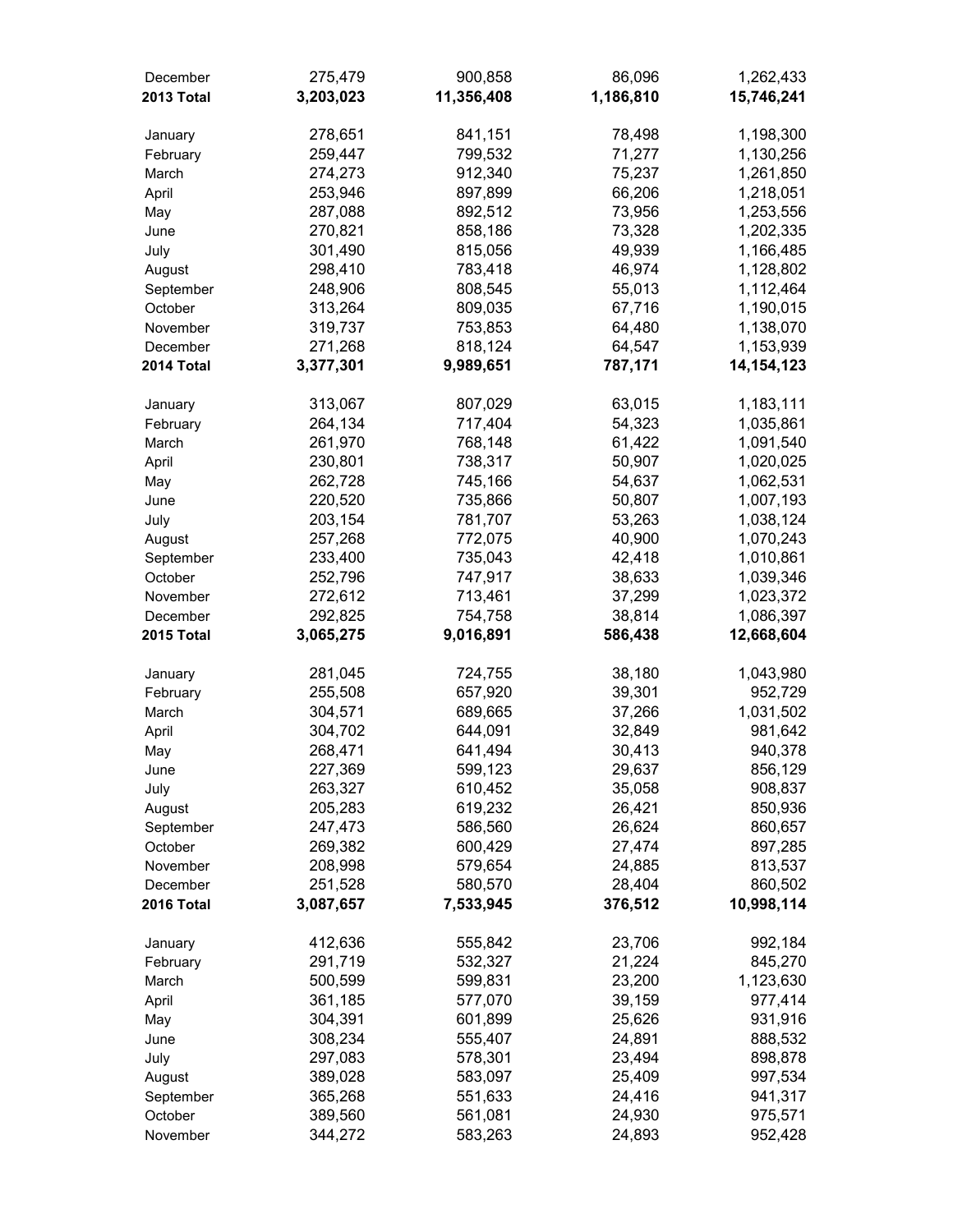| December<br>2017 Total | 387,548<br>4,351,523 | 579,792<br>6,859,543 | 28,986<br>309,934 | 996,326<br>10,524,674 |
|------------------------|----------------------|----------------------|-------------------|-----------------------|
|                        |                      |                      |                   |                       |
| January                | 433,437              | 553,081              | 19,137            | 1,005,655             |
| February               | 278,229              | 553,062              | 19,796            | 851,087               |
| March                  | 481,001              | 605,230              | 20,109            | 1,106,340             |
| April                  | 357,362              | 600,208              | 19,854            | 977,424               |
| May                    | 446,516              | 601,908              | 21,293            | 1,069,717             |
| June                   | 408,630              | 565,197              | 19,834            | 993,661               |
| July                   | 301,913              | 588,030              | 21,817            | 911,760               |
| August                 | 277,295              | 590,768              | 20,797            | 888,860               |
| September              | 355,705              | 582,630              | 18,424            | 956,759               |
| October                | 268,670              | 611,902              | 18,352            | 898,924               |
| November               | 268,900              | 598,617              | 19,297            | 886,814               |
| December<br>2018 Total | 290,526<br>4,168,184 | 637,336<br>7,087,969 | 17,428<br>236,138 | 945,290<br>11,492,291 |
|                        |                      |                      |                   |                       |
| January                | 310,373              | 621,739              | 17,325            | 949,437               |
| February               | 261,556              | 555,428              | 15,960            | 832,944               |
| March                  | 286,625              | 658,017              | 17,477            | 962,119               |
| April                  | 268,014              | 576,340              | 15,393            | 859,747               |
| May                    | 266,582              | 606,281              | 18,613            | 891,476               |
| June                   | 250,086              | 578,350              | 16,640            | 845,076               |
| July                   | 255,148              | 536,947              | 13,719            | 805,814               |
| August                 | 238,820              | 616,127              | 12,555            | 867,502               |
| September              | 243,282              | 598,182              | 14,400            | 855,864               |
| October                | 234,197              | 549,302              | 14,930            | 798,429               |
| November               | 241,658              | 564,218              | 14,823            | 820,699               |
| December               | 264,851              | 566,759              | 13,227            | 844,837               |
| 2019 Total             | 3,121,192            | 7,027,690            | 185,062           | 10,333,944            |
| January                | 265,841              | 549,561              | 15,749            | 831,151               |
| February               | 196,849              | 463,755              | 13,863            | 674,467               |
| March                  | 216,410              | 501,322              | 13,376            | 731,108               |
| April                  | 228,740              | 416,614              | 10,797            | 656,151               |
| May                    | 196,161              | 338,100              | 7,995             | 542,256               |
| June                   | 195,331              | 406,074              | 13,229            | 614,634               |
| July                   | 181,504              | 438,213              | 11,737            | 631,454               |
| August                 | 190,504              | 312,707              | 9,661             | 512,872               |
| September              | 188,201              | 312,607              | 8,945             | 509,753               |
| October                | 192,257              | 341,989              | 10,866            | 545,112               |
| November               | 198,144              | 389,081              | 15,066            | 602,291               |
| December               | 240,861              | 421,909              | 14,090            | 676,860               |
| 2020 Total             | 2,490,803            | 4,891,932            | 145,374           | 7,528,109             |
| January                | 248,994              | 410,642              | 12,917            | 672,553               |
| February               | 189,414              | 332,259              | 10,781            | 532,454               |
| March                  | 230,948              | 399,062              | 11,741            | 641,751               |
| April                  | 249,513              | 415,283              | 12,878            | 677,674               |
| May                    | 202,349              | 367,351              | 13,214            | 582,914               |
| June                   | 191,455              | 369,055              | 11,126            | 571,636               |
| July                   | 188,303              | 382,721              | 10,514            | 581,538               |
| August                 | 173,356              | 364,526              | 8,495             | 546,377               |
| September              | 163,569              | 296,163              | 3,842             | 463,574               |
| October                | 194,822              | 336,008              | 7,324             | 538,154               |
| November               | 208,954              | 348,943              | 6,790             | 564,687               |